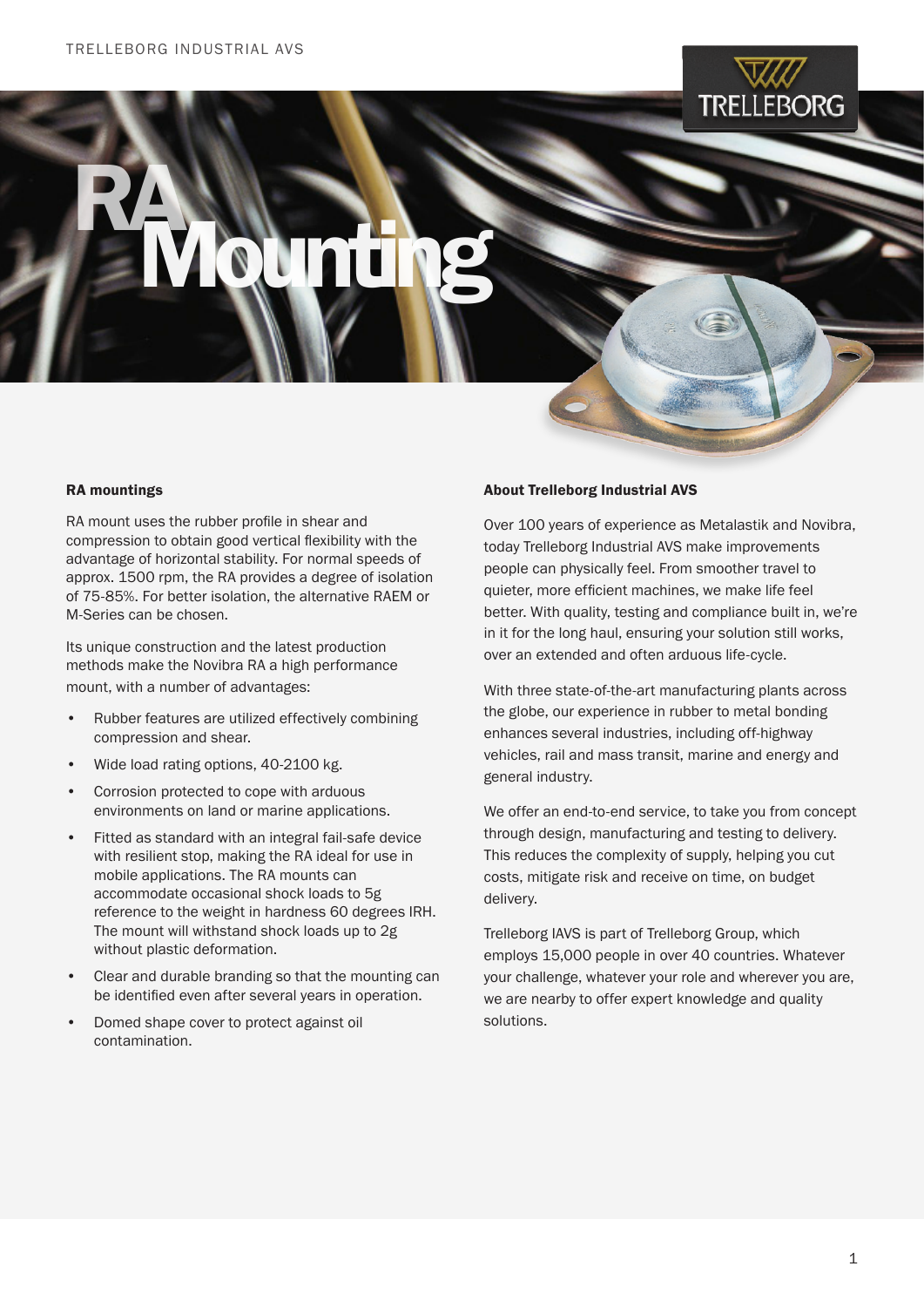# RA Mounting

# Technical Drawing





# Product Data

I

| <b>DRAWING No.</b> | PART No.    | type              |     | <b>DIMENSIONS</b> (mm) | <b>MAX LOAD</b> | <b>WEIGHT</b> |              |                          |                 |      |      |
|--------------------|-------------|-------------------|-----|------------------------|-----------------|---------------|--------------|--------------------------|-----------------|------|------|
|                    |             |                   | D   | A                      | н               | K             | <sub>d</sub> | L.                       | G               | (kg) | (kg) |
| 17-2320-1          | 10-00106-01 | RA 100/M10 40 IRH | 79  | 110                    | 30              | 130           | 9            | 12                       | M <sub>10</sub> | 105  | 0.33 |
| 17-2321-1          | 10-00107-01 | RA 100/M10 60 IRH | 79  | 110                    | 30              | 130           | 9            | 12                       | M10             | 240  | 0.33 |
| 17-2322-3          | 10-00166-01 | RA 100/M12 40 IRH | 79  | 110                    | 30              | 130           | 9            | 12                       | M12             | 105  | 0.33 |
| 17-2323-1          | 10-00167-01 | RA 100/M12 60 IRH | 79  | 110                    | 30              | 130           | 9            | 12                       | M12             | 240  | 0.33 |
| 17-2326-1          | 10-00110-01 | RA 200/M10 40 IRH | 94  | 124                    | 35              | 150           | 10           | 15                       | M10             | 180  | 0.47 |
| 17-2327-1          | 10-00111-01 | RA 200/M10 60 IRH | 94  | 124                    | 35              | 150           | 10           | 15                       | M10             | 280  | 0.47 |
| 17-2328-3          | 10-00165-01 | RA 200/M12 40 IRH | 94  | 124                    | 35              | 150           | 10           | 15                       | M12             | 180  | 0.47 |
| 17-2329-1          | 10-00091-01 | RA 200/M12 60 IRH | 94  | 124                    | 35              | 150           | 10           | 15                       | M12             | 280  | 0.47 |
| 17-2330-3          | 10-00172-01 | RA 350/M12 40 IRH | 101 | 140-148                | 38              | 175           | 14           | 18                       | M12             | 250  | 0.74 |
| 17-2331-1          | 10-00173-01 | RA 350/M12 60 IRH | 101 | 140-148                | 38              | 175           | 14           | 18                       | M <sub>12</sub> | 450  | 0.74 |
| 17-2332-2          | 10-00112-01 | RA 350/M16 40 IRH | 101 | 140-148                | 38              | 175           | 14           | 18                       | M16             | 250  | 0.74 |
| 17-2333-1          | 10-00113-01 | RA 350/M16 60 IRH | 101 | 140-148                | 38              | 175           | 14           | 18                       | M16             | 450  | 0.74 |
| 17-2334-1          | 10-00116-01 | RA 500 40 IRH     | 123 | 158                    | 42              | 192           | 14           | 18                       | M16             | 450  | 1.02 |
| 17-2335-1          | 10-00117-01 | RA 500 60 IRH     | 123 | 158                    | 42              | 192           | 14           | 18                       | M16             | 700  | 1.02 |
| 17-4016-1          | 10-00118-01 | RA 800 40 IRH     | 144 | 182                    | 46              | 216           | 14           | 18                       | M <sub>16</sub> | 750  | 1.59 |
| 17-4017-1          | 10-00119-01 | RA 800 60 IRH     | 144 | 182                    | 46              | 216           | 14           | 18                       | M16             | 1300 | 1.59 |
| 17-4031-1          | 10-00154-01 | RA 1200 40 IRH    | 161 | 140                    | 58              | 170           | 14           | $\overline{\phantom{a}}$ | M20             | 900  | 2.19 |
| 17-4032-2          | 10-00155-01 | RA 1200 60 IRH    | 161 | 140                    | 58              | 170           | 14           | $\overline{\phantom{a}}$ | M20             | 1600 | 2.19 |
| 17-4033-2          | 10-00156-01 | RA 1800 40 IRH    | 181 | 160                    | 66.5            | 190           | 14           | $\blacksquare$           | M20             | 1300 | 2.33 |
| 17-4034-1          | 10-00157-01 | RA 1800 60 IRH    | 181 | 160                    | 66.5            | 190           | 14           |                          | M20             | 2100 | 2.33 |

| <b>DRAWING</b><br>No. | PART No.    | <b>TYPE</b>   |    | <b>DIMENSIONS (mm)</b> | <b>MAX LOAD</b> | <b>WEIGHT</b> |     |    |                 |      |      |
|-----------------------|-------------|---------------|----|------------------------|-----------------|---------------|-----|----|-----------------|------|------|
|                       |             |               |    |                        |                 |               |     |    | G.              | (kg) | (kg) |
| 17-1463-1             | 10-00503-01 | <b>35 IRH</b> | 65 | 76.2                   | 35              | 94            | 8.5 | 10 | M <sub>12</sub> | 55   | 0.22 |
| 17-1463-1             | 10-00504-01 | <b>45 IRH</b> |    |                        |                 |               |     |    |                 | 80   |      |
| 17-1463-1             | 10-00505-01 | <b>60 IRH</b> |    |                        |                 |               |     |    |                 | 170  |      |
| 17-1463-1             | 10-00506-01 | <b>70 IRH</b> |    |                        |                 |               |     |    |                 | 240  |      |